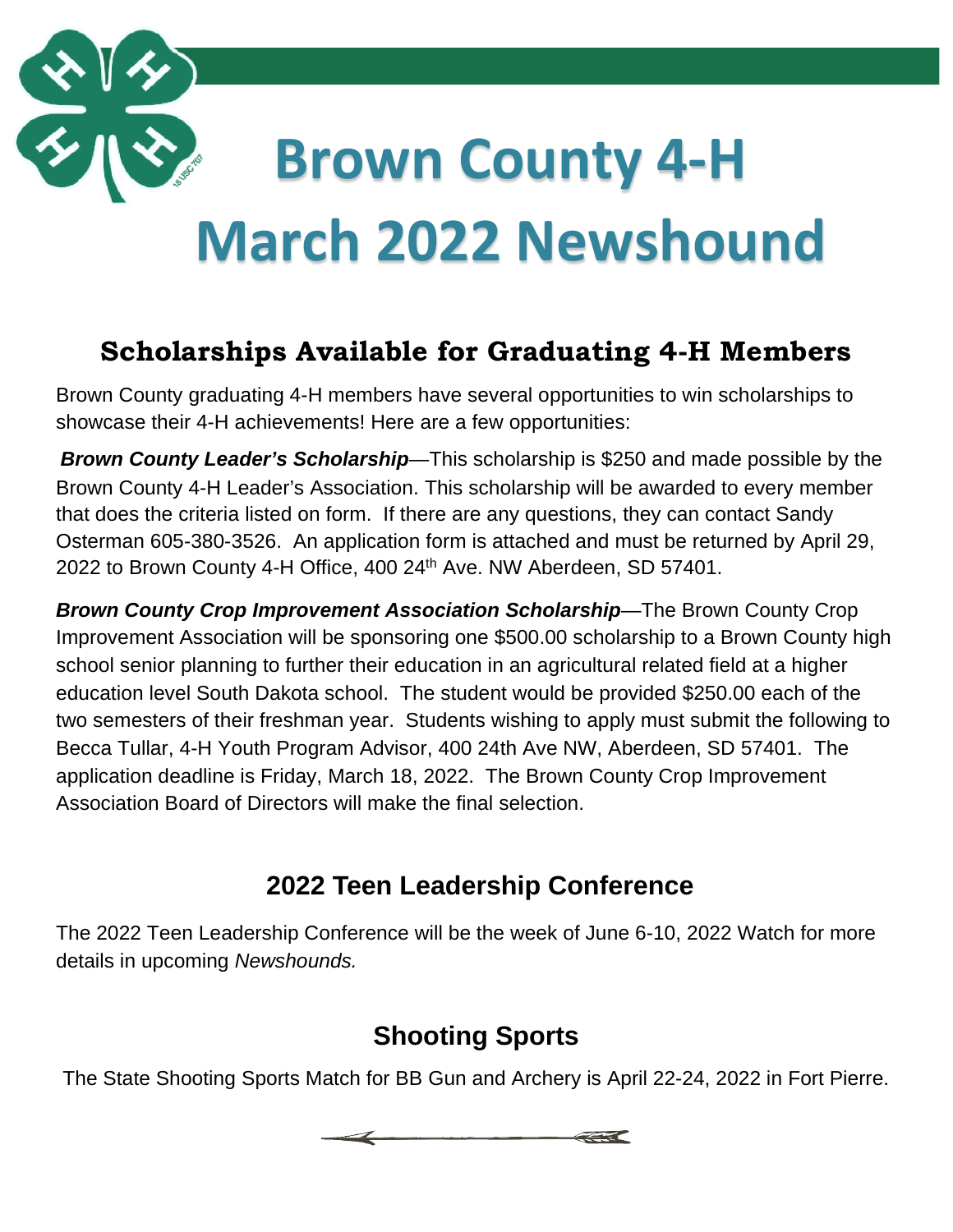#### **4-H Summer Assistant Wanted!**



Searching for a friendly and outgoing individual with good customer service and administrative skills. Will assist with; coordination and implementation of 4-H events, as well as administrative duties. Prior 4-H experience is desirable but not necessary. Please contact the Brown County 4-H Office for more information.

#### **Recruit & Win a Night at the Fair**

The 4-H Club with the highest percent of traditional club membership increase by the final enrollment date of May 31, 2022 will win a "Night at the 2022 Brown County Fair" for the new members, compliments of the Brown County Fair Board! Recruit new members now!

#### **Fashion Revue**

Fashion Revue will be held 12:00pm-4:00pm at the Aberdeen Extension Regional Center on July 12, 2022. This year's theme is "*Celebrating the Red, White and Blue*" More details will be provided at a later date.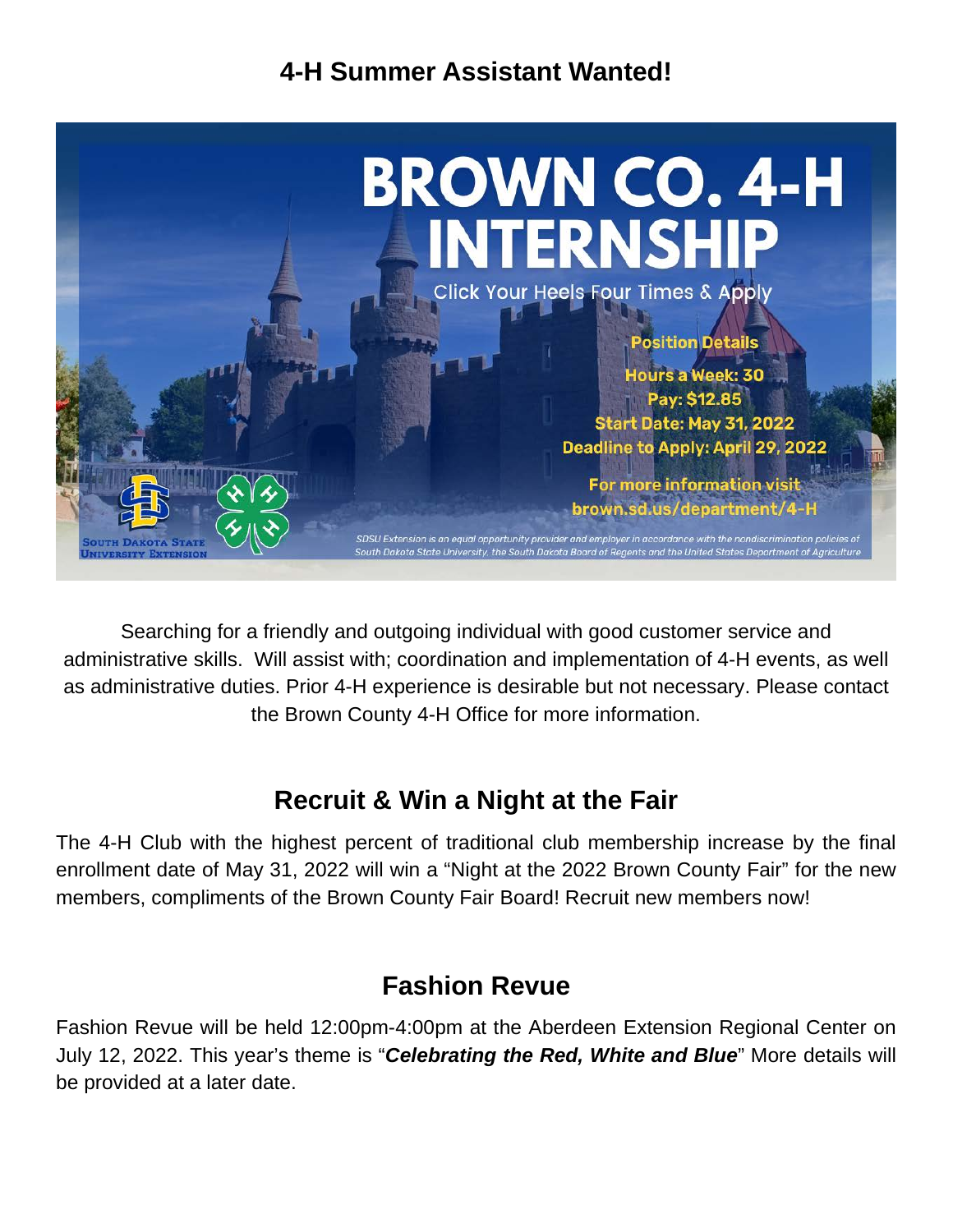

# **Special Foods**

The Special Foods contest will be held on June 28, 2022 from 9:00am - 3:00pm. This will be held at the Simmons Middle School FACS Room.

## **4-H Public Presentation Days**

Brown County 4-H is going to offer two different days for Public Presentation Day. The first day is scheduled for April 18, 2022 from 1pm-5pm at the Aberdeen Regional Extension Office. The registration deadline is April 11, 2022. The second date is July 7, 2022 at the Aberdeen Regional Extension Office 8:30am-1pm. The registration deadline is June 30, 2022. The April registration form will be attached with this Newshound.



## **SDSU Little International Contest**

Mark your calendars for the 99th Little International, April 1-2nd!. Event takes place at SDSU Animal Science Complex. More information on <https://www.sdsulittleinternational.com/>

# **Horse Quiz & Hippology Team Selections**

The 2022 4-H Horse Quiz and Hippology teams will be selected following the May quizzes this year. Early selection of team members allows the team to practice and better prepare for the various invitational events held around the state prior to the state 4-H competition.

Any 4-H member that is interested in trying out for the 2022 Horse Quiz and/or Hippology teams, please contact the Brown County 4-H Office. You will then receive Horse Quiz and Hippology study materials. You will be able to come and take the tests the week of May 23rd, at the Brown County 4-H Office. Scores from the quizzes will determine the 2022 Horse Quiz and Hippology team members and alternates.

# **New SD4-H Curriculum Guide Now Available!**

Your South Dakota 4-H professionals have been working hard behind-the-scenes to develop new curricula for use in clubs, schools, and afterschool programs. Check out this year's curriculum overview to learn more about these excellent resources!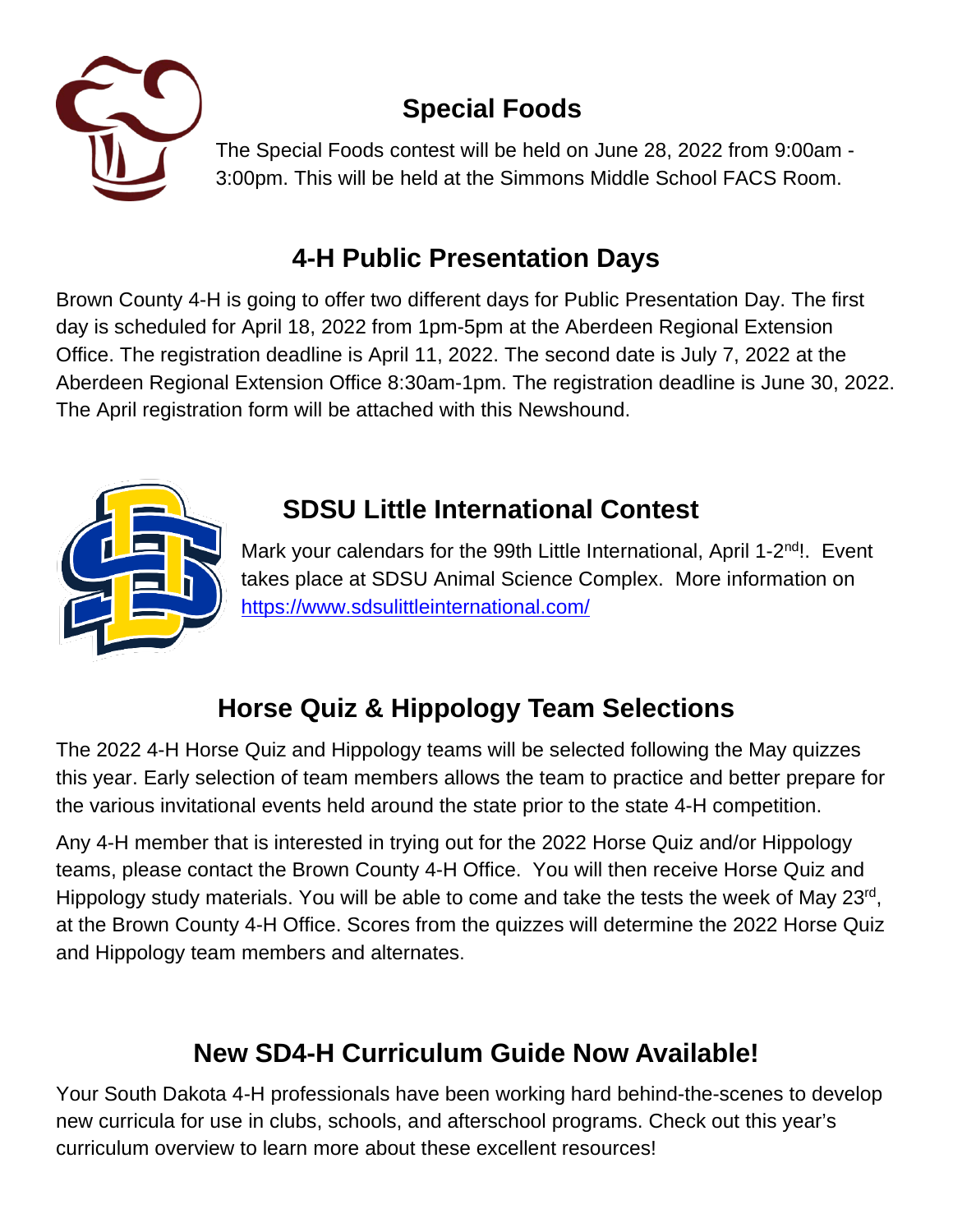#### **Brown County Cloverbud Program** Cloverbuds Wanted!

If you are ages 5-7 and enrolled as a Cloverbud in [www.v2.4honline.com](http://www.v2.4honline.com/) we invite you to join us on March 18<sup>th</sup> at 4 pm in the Brown County 4-H Office. Must RSVP to the Brown County 4-H Office by Monday, March 14<sup>th</sup> at noon. This is just one of a few Cloverbud specific fun days we have planned for this 4-H year. If you have older youth that would like to volunteer as mentors, please RSVP those names to me as well. We will be covering foods and nutrition, reading books and trying new foods!

#### **BROWN COUNTY 4-H HORSE SHOW**

- $\checkmark$  Date June 22<sup>nd</sup>, 2022
- $\checkmark$  Location Akkerman Arena
- $\checkmark$  More information to come:
	- o Horse Safety Process
	- o Practice Session Dates
- $\checkmark$  Please contact the Brown County 4-H Office with any questions.





Are you graduating in the spring and looking for something to show your 4-H participation? The Brown County 4-H Office will have graduation cords for you! You will receive the cords upon request only, please contact the Brown County 4-H Office (605-626- 7120) to submit a request. The deadline for requests is May 1 of the current graduation year.

#### **Natural Resources Camp**

The Department of Natural Resource Management is offering a Natural Resources Camp for grades 9-12th who are interested in the natural world or may have an interest in a future career in natural resources. The camp will take place July 18-22nd at the Oak Lake Field Station. Registration is due by June 17th.

- More information can be found on the attached flyer as well as on the website: <https://www.sdstate.edu/natural-resource-management/natural-resources-camp>
- For registration information, contact **SDSU.NRM@sdstate.edu or 605-688-6121**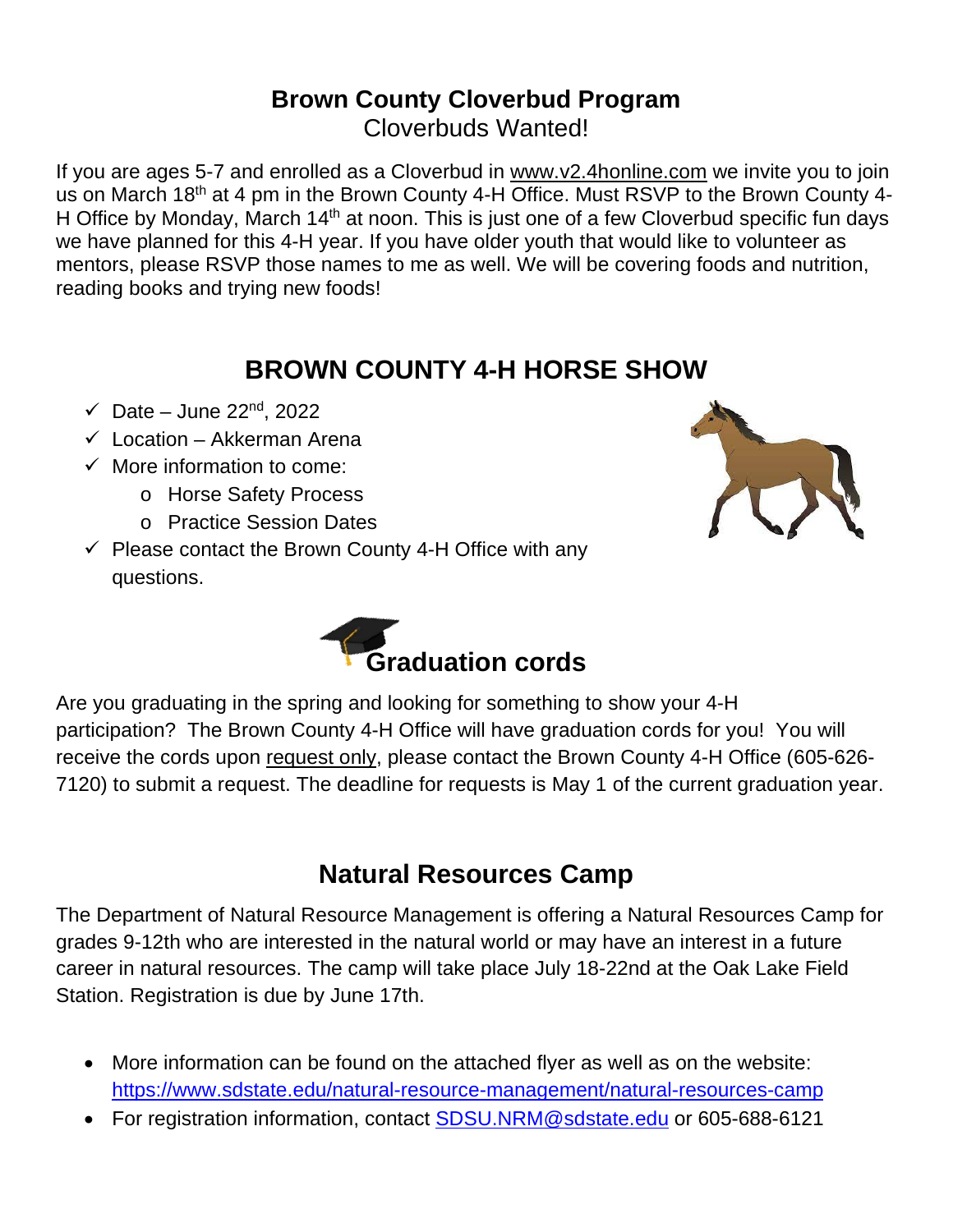

YQCA certification is being accepted by many livestock shows and fairs that require youth quality assurance certification. Youth for the Quality Care of Animals (YQCA) is a national multi-species quality assurance program for youth ages 8 to 21. The program is designed to provide an estimated 60 minutes of education each year. The online program requires the passing of a series of three quizzes to earn certification. An in-person YQCA workshop requires complete attendance. YQCA is the result of a collaborative effort between states that have previously offered multispecies youth livestock quality assurance programs, the National Pork Board's Youth PQA Plus program and representatives from other national livestock groups. YQCA is available as an online or face to face program for youth everywhere in the United States.

YQCA in-person workshops may be available to youth where state 4-H or FFA offices or state/national livestock organizations have partnered to have qualified trainers offer in-person workshops. Brown County's face to face training dates are tentatively scheduled for the following (please note these dates could change so be sure to pay attention to future Newshounds and the Brown County 4-H Facebook page:

- March 17<sup>th</sup> at 4pm in the basement of the Aberdeen Regional Extension Office
- April 15<sup>th</sup> at 4pm in the basement of the Aberdeen Regional Extension Office
- May 17<sup>th</sup> at 4pm in the basement of the Aberdeen Regional Extension Office
- May 27<sup>th</sup> at 4 pm in the basement of the Aberdeen Regional Extension Office

To sign up for face to face dates or to take the program online you must use the following link: [https://yqca.learngrow.io/Account/Login.](https://yqca.learngrow.io/Account/Login) You will need to be prepared to pay for the cost of the YQCA training when you register in the system. Only credit cards are accepted. The cost is \$12 for taking the course online and \$3 for a face to face session. It is highly recommended to attend a face to face session, if possible.

#### **\*\*This training is mandatory for all youth showing the above listed animals at both the county and state levels. You will NOT be able to show at the county or state fair without completing this training.**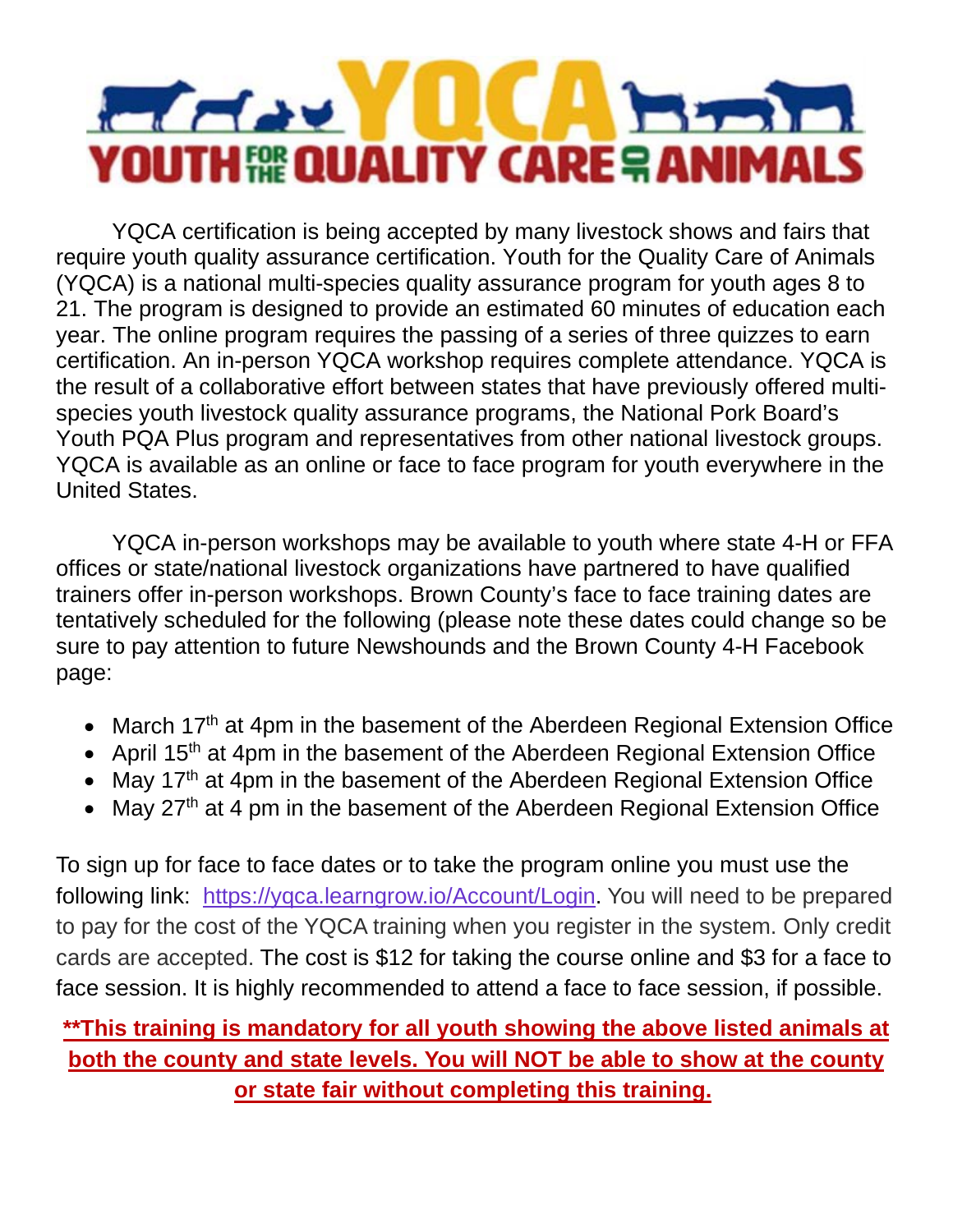## **Brown County 4-H T-Shirt Design Contest**

The last couple of years, Brown County 4-H has been fortunate to receive 4-H T-Shirts to wear at the different 4-H Events during the Brown County Fair and afterwards. We would like YOUTH to submit their design ideas to the Brown County 4-H Office and a design will be chosen by the sponsors from those submitted. Please be aware that your design may be an IDEA from which the final shirt is made. There are guidelines that need to be followed when using 4-H and the Emblem, please find a handout attached. Please submit your ideas by March 25<sup>th</sup>. We appreciate the sponsors which make the shirts



possible. Brown County Fair theme is "Celebrate the Red, White and Blue in 2022".

#### **Ordering Brown County 4-H Shirts**

Shirt sizes will be designated when you register your projects on FairEntry. For members wishing to have an extra shirt, as well as parents and leaders, the order form will be available with the June Newshound. Extra Shirt orders will be DUE on July 11, with check payment to Brown County 4-H Leaders Assn. By June 1, we will have example sizes of the shirts available at the 4- H Office, so if you have a question about what size shirt to order, you can stop and look at the shirts. We are trying to avoid ordering extra shirts and having many older shirts around. Remember Cloverbuds must order a shirt on FairEntry if they want a shirt, and if members miss the deadline of July 11, you risk not having a shirt ordered for you.

#### **4-H Fruit Sale**

Thank you to everyone for making the Brown County Fruit Sale successful once again! Here are a few reminders about delivery day. The fruit will be delivered on **Tuesday, March 15th** to Stan Beckler's Shop - 13349 393rd Ave Bath SD.

Fruit day will run the same as last year. You will have to find a secondary site to take and sort each club's fruit. You can come get your club's fruit after 10 am. We want all of the fruit out of the shop by 1 pm. 4-H Clubs and independent members must provide **one** check for the total of their orders payable to Brown County 4-H Leaders Association before fruit is loaded out.

As you make deliveries, please ask customers to inspect their fruit to ensure quality. Any concerns about unsatisfactory fruit should be reported directly to the seller who can then report it to Angie by 3 p.m. on **Friday, March 18th.**

Thank you again for all of your efforts with the fruit sale and for promoting 4-H with this project

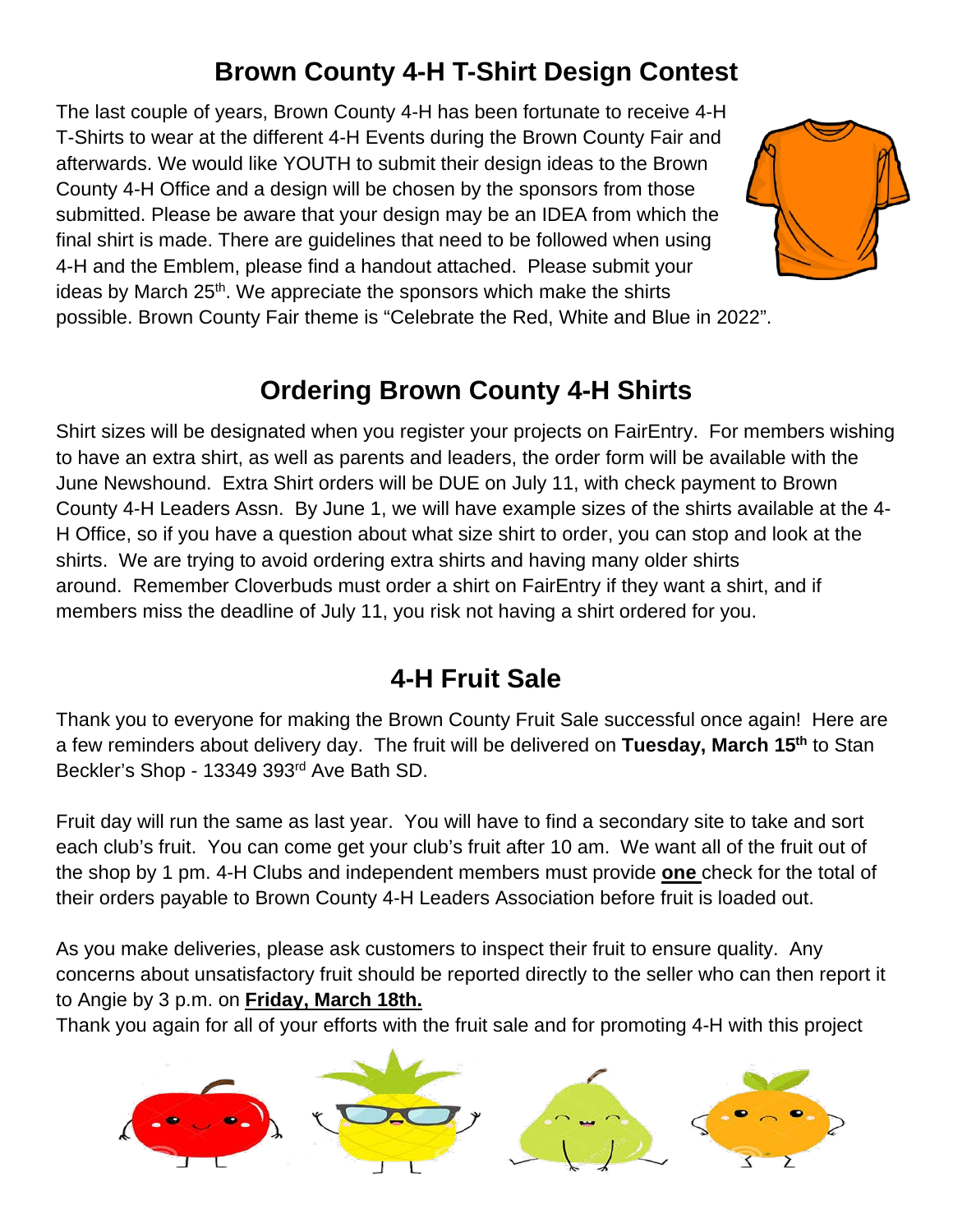#### **Try Your Horticulture and Consumer Decision Making Skills This Spring**

To make it possible for more 4-H members to participate in the judging of Consumer Decision Making and Horticulture, 4-H clubs can conduct an official judging contest at their club meeting. Official judging kits will be available at the Brown County 4-H Office. The club will need to follow the stated criteria so the judging can be fair and comparable to a county judging contest. Score cards will be collected and scored by Becca after the kits are checked back into the office. Members will have opportunities to judge at the county judging contests.

#### **Additional Horticulture and Consumer Decision Making Judging Dates:**

- April 18 CDM and Horticulture Judging Schools Aberdeen Regional Extension Office – Judging will be available from 3:30 pm until 5:30 pm
- April 26 CDM Judging School Brown County 4-H Office Judging will be available from 3:30 pm until 5:30 pm
- May 12 CDM Judging School Brown County 4-H Office Judging will be available from 3:30 pm until 5:30 pm
- April 19 Horticulture Judging School Parkview Nursery Judging will begin at 4 pm.
- April Date to come How to plant trees
- May 31 Brown County Fair Grounds Tree tour with Aaron Kiesz Tour will begin at 2 pm.

If you have any questions, please contact your club leader. Any additional questions, please contact Becca. Come participate in learning valuable life skills through fun hands-on decision making at the 4-H County Judging Contests.

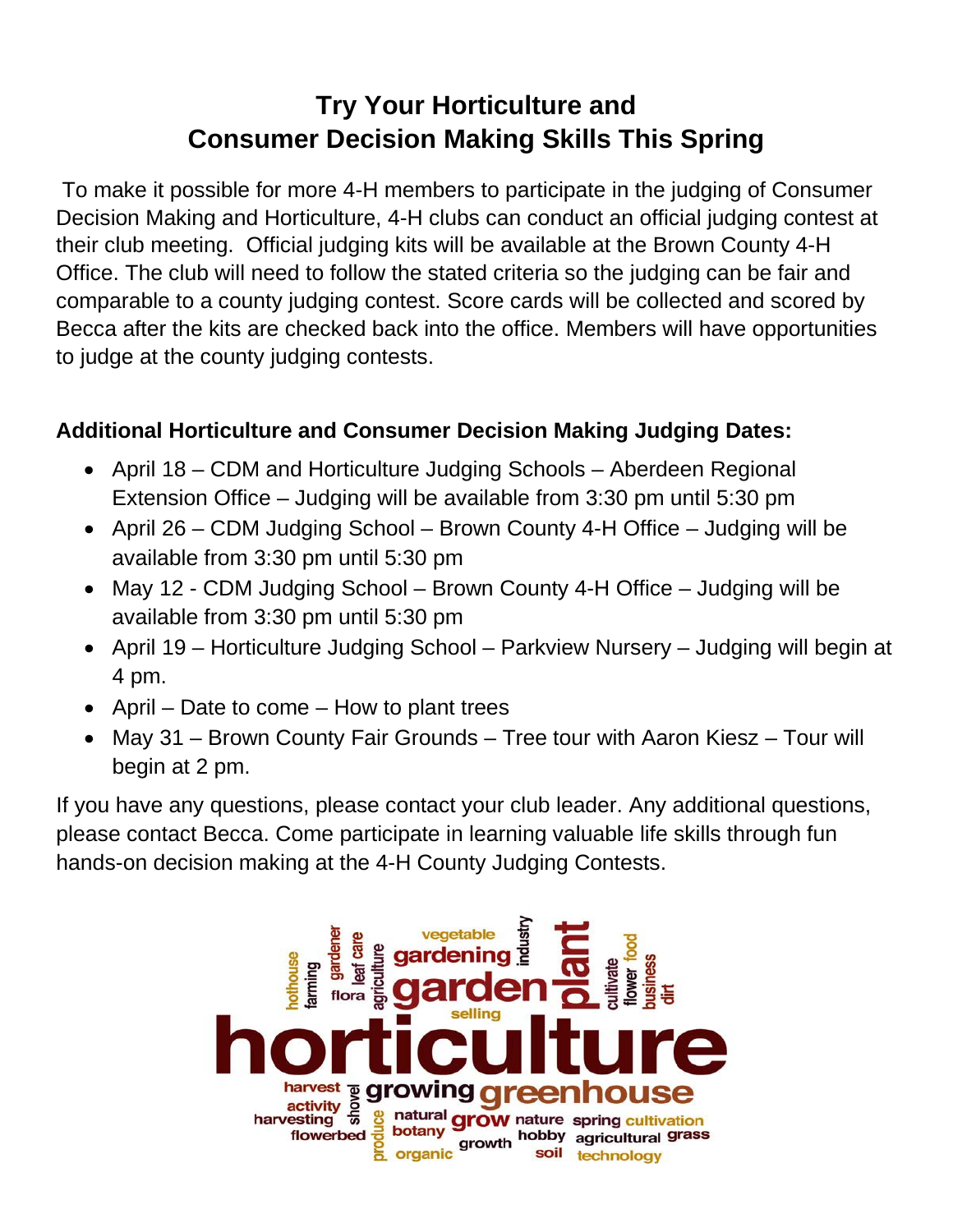#### **SD 4-H Legislature**

Hello 4-H families, South Dakota 4-H wants you to engage in the 3<sup>rd</sup> South Dakota 4-H Legislature Program! This will provide members an opportunity to further their leadership skills, gain a deeper understanding of the legislative process, and serve as a change agent for the 4-H organization. To learn more about this new program, consider attending the informational webinar being held Tuesday March 8<sup>th</sup> at 12:30 PM CT/11:30 AM MT or 7:30PM CT/6:30PM MT. You can access the webinar with the information below.

#### **To Join the 12:30 PM CT/11:30 AM MT meeting:**

| One tap mobile: | US: +12532158782,,98806639350# or +13462487799,,98806639350# |
|-----------------|--------------------------------------------------------------|
| Meeting URL:    | https://sdstate.zoom.us/j/98806639350                        |
| Meeting ID:     | 988 0663 9350                                                |

#### **To Join the 7:30 PM CT/6:30 PM MT meeting:**

| One tap mobile: | US: +13462487799,,97989967154# or +16699006833,,97989967154# |
|-----------------|--------------------------------------------------------------|
| Meeting URL:    | https://sdstate.zoom.us/j/97989967154                        |
| Meeting ID:     | 979 8996 7154                                                |

#### **Come Create With Us!**

If you love to create then we have an activity for you! Join us on March  $3<sup>rd</sup>$  to make a St. Patty's themed wreath. There is no cost to attend this event. You MUST REGISTER for this event by calling the Brown County 4-H office at 605-626-7120. The event starts at 5:30pm at the Aberdeen Extension Regional Office. We hope to see you there!

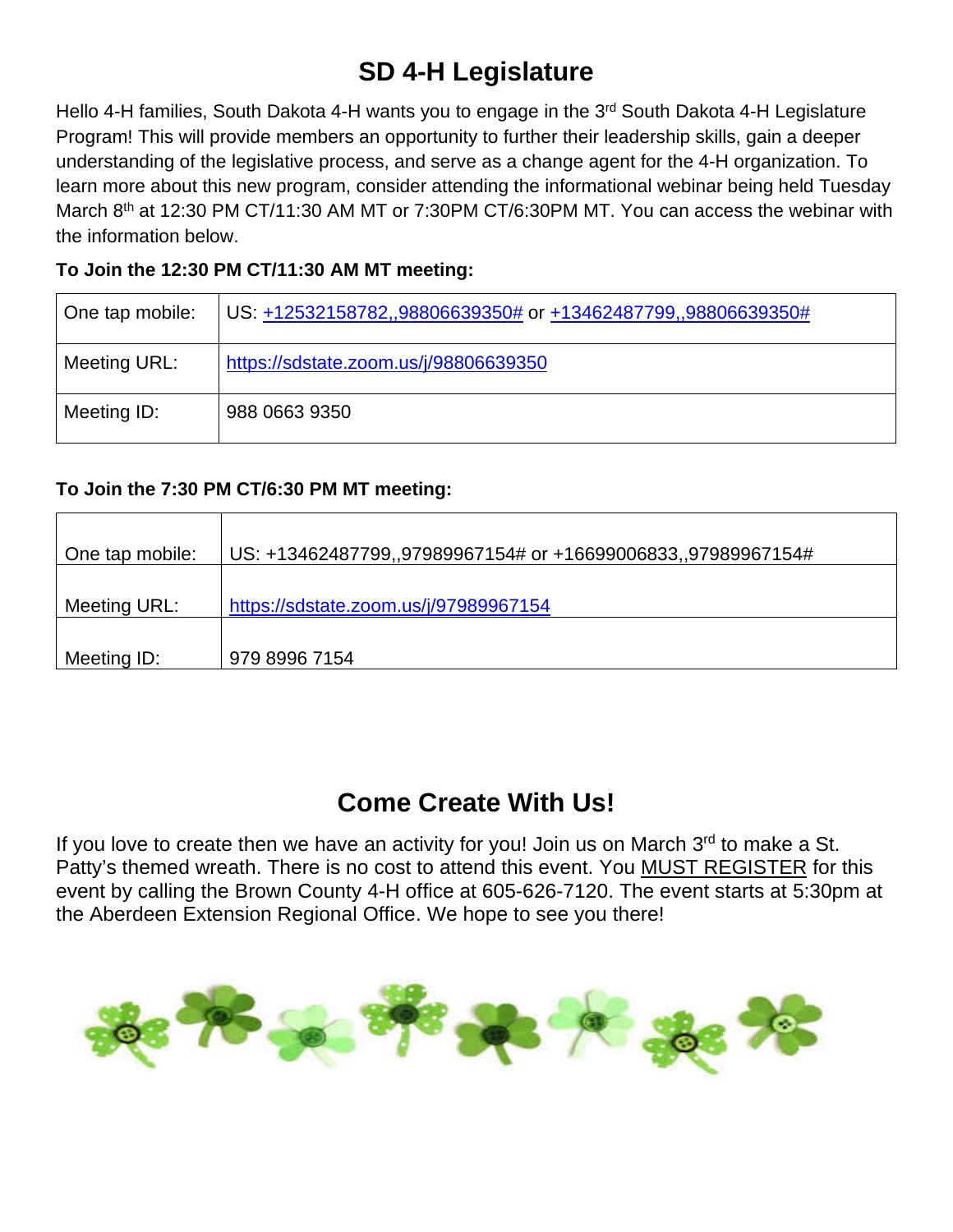## FFA CDE Opportunity

The Groton FFA CDE is set for Thursday, April 7. The following CDE's will be held: Livestock Judging, Ag Mechanics, Horse Judging, Ag Business Management, Dairy Cattle, Natural Resources, Milk Quality, Crops, Meats, Floriculture, Nursery Landscape, Food Science, and Vet Science. The registration fee will be \$6 per member except in Floriculture and Meats, which will be \$15 per member. Please return the registration form to me by March 30 with the names of who will be competing. Email me at, [Adam.Franken@k12.sd.us.](mailto:Adam.Franken@k12.sd.us)

Registration for the CDE will be from 8:45 – 9:30 am at the Groton Area High School Arena. Park on the north and east sides of the arena. Students will enter through the east doors of the arena. There will be awards for the top three teams and top three individuals in each CDE. We will try to have the awards done to present them at the end of the CDE. Results will be posted on judgingcard.com.

Here is a description of each CDE area:

- Livestock Judging: Students will evaluate and beef cattle, swine, sheep and goats and give oral reason. Prior to the judging event, students will take a written test at the high school and then bussed to the CDE.
- Dairy Cattle: Students will take a 50 question, multiple choice test at the high school. They will also evaluate a pedigree class and a sire selection class using written materials at the high school. After the tests, the students will be bussed to the event to judge 3-4 classes of dairy cattle with at least 1 set of oral reasons.
- Horse Judging: The students will take a 50 question, multiple choice test at the high school. Then they will be bussed to the horse evaluation site to judge 3-4 classes of horses with oral reasons.
- Meats: Students will take a written test and complete a meat order formulation problem. They will also identify 30-35 cuts of meat and identify the species, retail, and wholesale cut for each cut. There will also be 2-3 placing classes of meat cuts.
- Ag Mechanics: Students will take a written test and complete problem-solving activities involving agriculture mechanics. There will also be a hands on practicum in the shop. Students must provide their own safety glasses.
- Floriculture: Students take a written and problem-solving test. They also have to identify different flowers and plants as well as put together a floral arrangement.
- Milk Quality: Student take a written and problem-solving test. They will have to identify 10 dairy or non-dairy products and determine the fat content. They will have to identify and score 10 samples of milk and determine if they have a defect. They will also have to identify 10 varieties of cheese and identify the characteristics of each variety.
- Natural Resources: Students will take a written and problem-solving test. They will also identify 10 species of Mammals, Waterfowl and Upland Game Birds, Other Birds, Insects, Fish,